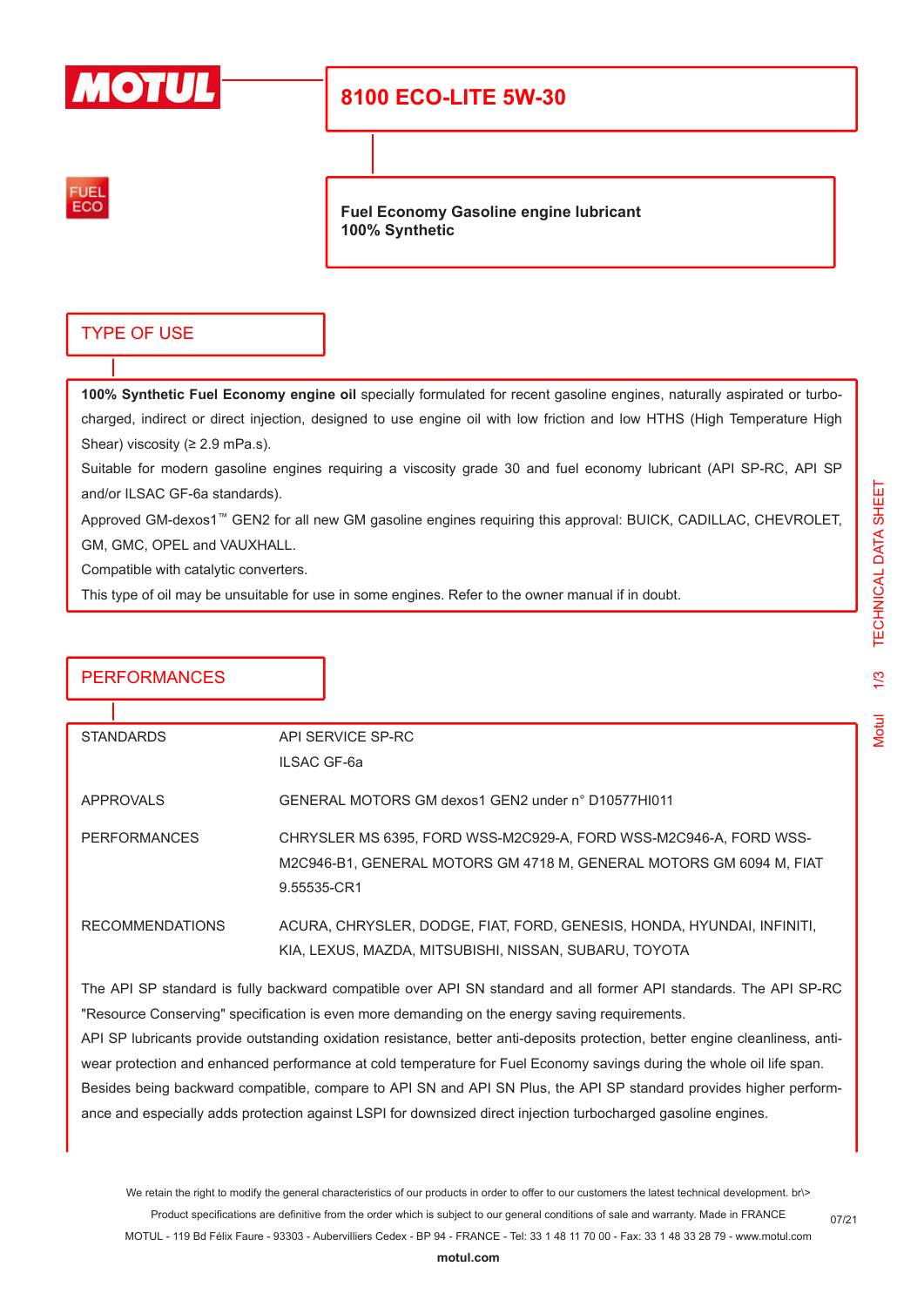

## **8100 ECO-LITE 5W-30**



**Fuel Economy Gasoline engine lubricant 100% Synthetic**

Based on the API SP specification, the ILSAC GF-6a standard for viscosity grade 20 lubricants is even more severe especially on the Fuel Economy benefits performance. The requirements on the low viscosity "Fuel Economy" side of the lubricant, but also extended drain intervals, pistons/rings cleanliness, seals compatibility and reduced content of Phosphorus for after treatment systems compatibility are enhanced. The ILSAC GF-6a specification ensures perfect engine protection when gasoline containing up to 85% Ethanol is used (E85).

GM dexos1™ standard is suitable for the whole range of GM Gasoline engines from Model Year 2011 onwards requiring an approved dexos1 lubricant (except for service fill in Europe). Specification GM dexos1™ is designed for use with gasoline engines and replaces GM-LL-A-025, GM 6094M and GM 4718M. GM dexos1™ is also backward compatible for pre-2011 GM gasoline vehicles.

GM dexos1™ standard combines very stringent requirements from international standards like API, ACEA and ILSAC, together with specific GM requirements to prove Fuel Economy benefits and engine durability.

GM has developed its dexos1<sup>™</sup> standard in order for the oils to provide a high thermal stability and insure an outstanding resistance at high temperatures to avoid black sludge and viscosity increase that soot, coming from combustion residues, may create.

Turbocharged gasoline engines with direct injection have a certain risk of sporadic pre-ignition phenomena in the combustion chambers. This type of sporadic abnormal combustion resembles metallic noise from combustion chambers and is sometimes associated with a short power loss. This phenomenon called LSPI for Low Speed Pre-Ignition, or also Rumble, generates very high pressure peaks in the combustion chamber that can lead to piston damages and ultimately to engine destruction. For their latest-generation downsized gasoline engines, which are equipped with direct injection systems and turbochargers, GM has developed the dexos1™ GEN2 standard for engine lubricants in order to guarantee the perfect integrity of these gasoline engines facing the risk of these abnormal combustions.

Likewise, the API SP standard now fully covers this LSPI requirement in order to perfectly protect direct injection turbocharged gasoline engines.

Some OEMs require for their most recent Gasoline engines an API SP-RC, API SP, API SN, SN-RC, SN Plus and ILSAC GF-6a or GF-5 lubricant to guarantee the maximum performance and durability. The CHRYSLER specification MS-6395 (GF-4 level), FORD WSS-M2C929-A (GF-4 level), FORD WSS-M2C946-A (GF-5 level) and FORD WSS-M2C946-B1 (GF-5, SN-RC and SN Plus levels) reflect these kinds of requirements.

Within the FCA Group (Fiat Chrysler Automobiles), the FIAT specification 9.55535-CR1 mirrors this CHYSLER MS-6395 specification at Fiat.

Other examples of MOTUL 8100 Eco-lite 5W-30 possible use for these OEMs looking for Fuel Economy: HONDA, SUBARU and TOYOTA gasoline engines.

We retain the right to modify the general characteristics of our products in order to offer to our customers the latest technical development. br\> Product specifications are definitive from the order which is subject to our general conditions of sale and warranty. Made in FRANCE

MOTUL - 119 Bd Félix Faure - 93303 - Aubervilliers Cedex - BP 94 - FRANCE - Tel: 33 1 48 11 70 00 - Fax: 33 1 48 33 28 79 - www.motul.com

**[motul.com](http://www.motul.com)**